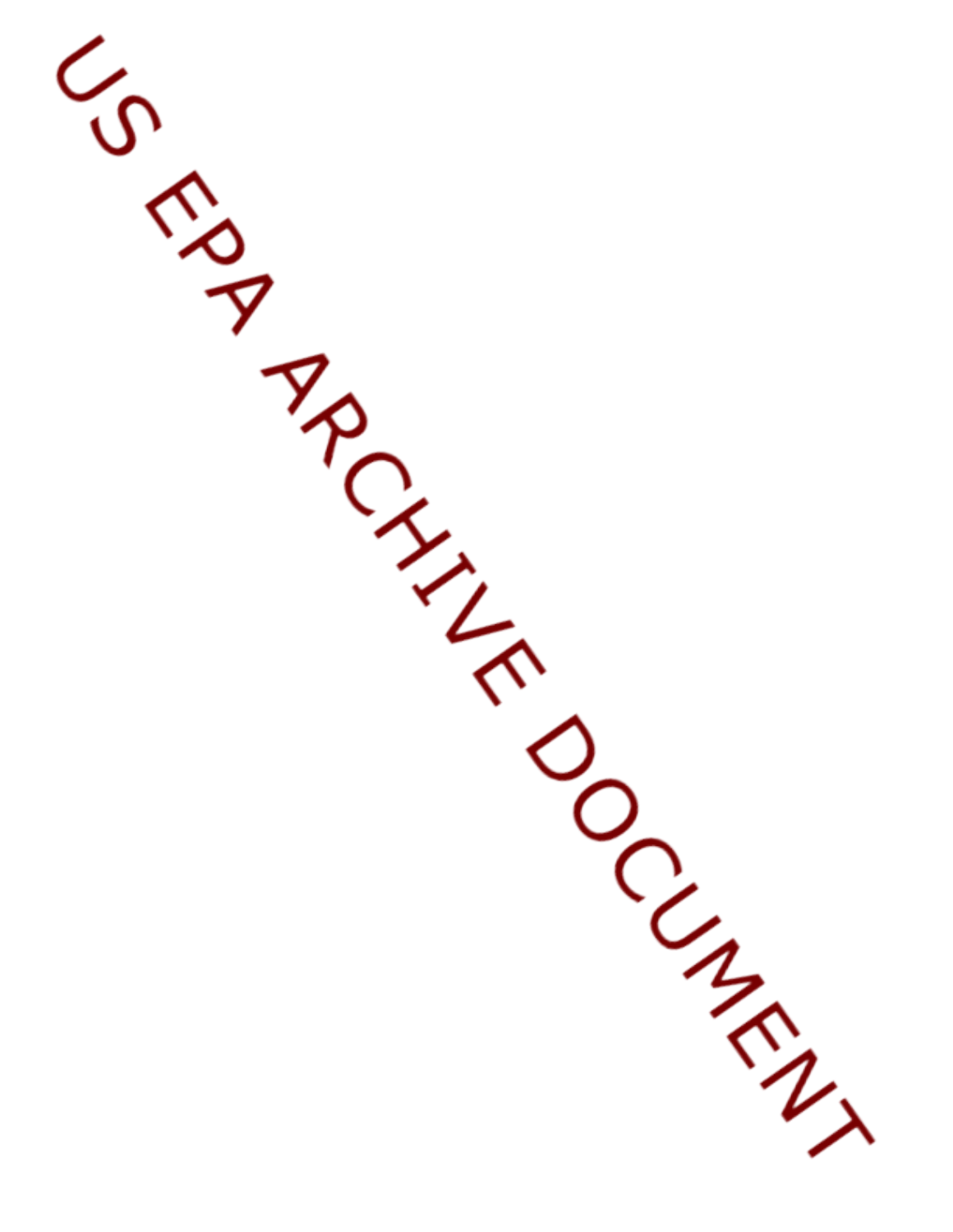# **Consumer Factsheet on: CHROMIUM**

[List of Contaminants](http://www.epa.gov/safewater/hfacts.html) 

 As part of the Drinking Water and Health pages, this fact sheet is part of a larger publication: **National Primary Drinking Water Regulations** 

 States Environmental Protection Agency (EPA). This is a factsheet about a chemical that may be found in some public or private drinking water supplies. It may cause health problems if found in amounts greater than the health standard set by the United

#### **What is Chromium and how is it used?**

Chromium is a metal found in natural deposits as ores containing other elements. The greatest use of chromium is in metal alloys such as stainless steel; protective coatings on metal; magnetic tapes; and pigments for paints, cement, paper, rubber, composition floor covering and other materials. Its soluble forms are used in wood preservatives.

# **Why is Chromium being regulated?**

 based solely on possible health risks and exposure, are called Maximum Contaminant Level Goals. In 1974, Congress passed the Safe Drinking Water Act. This law requires EPA to determine safe levels of chemicals in drinking water which do or may cause health problems. These non-enforceable levels,

 protection would not cause any of the potential health problems described below. The MCLG for chromium has been set at 0.1 parts per million (ppm) because EPA believes this level of

 Based on this MCLG, EPA has set an enforceable standard called a Maximum Contaminant Level (MCL). MCLs are set as close to the MCLGs as possible, considering the ability of public water systems to detect and remove contaminants using suitable treatment technologies.

 should it occur in drinking water. The MCL has also been set at 0.1 ppm because EPA believes, given present technology and resources, this is the lowest level to which water systems can reasonably be required to remove this contaminant

These drinking water standards and the regulations for ensuring these standards are met, are called National Primary Drinking Water Regulations. All public water supplies must abide by these regulations.

## **What are the health effects?**

Short-term: EPA has found chromium to potentially cause the following health effects when people are exposed to it at levels above the MCL for relatively short periods of time: skin irritation or ulceration.

 Long-term: Chromium has the potential to cause the following effects from a lifetime exposure at levels above the MCL: damage to liver, kidney circulatory and nerve tissues; skin irritation.

# **How much Chromium is produced and released to the Environment?**

 of 250,000 tons in 1992. Though chromium occurs in nature mostly as chrome iron ore and is widely Production of the most water soluble forms of chromium, the chromate and dichromates, was in the range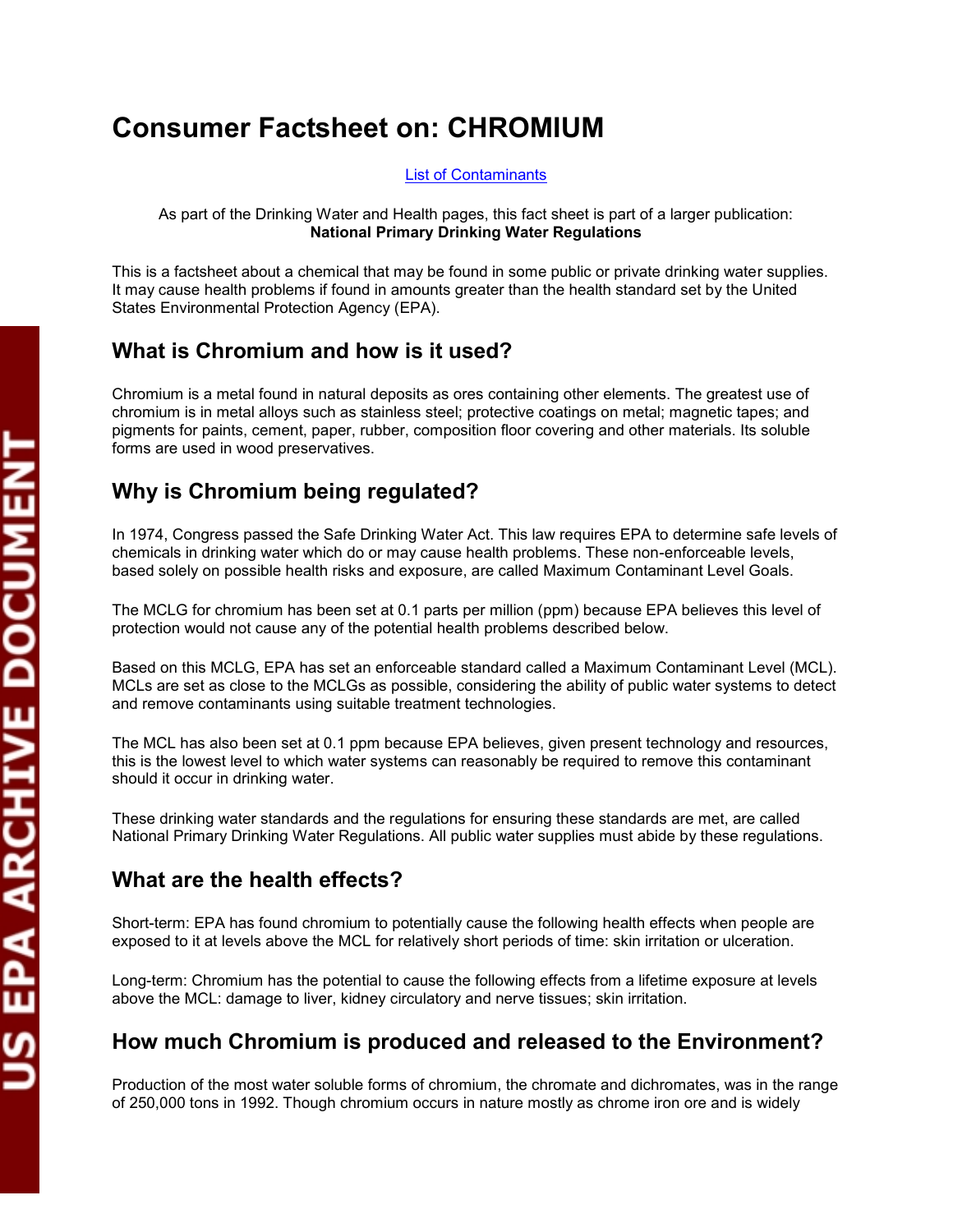found in soils and plants, it is rare in natural waters. The two largest sources of chromium emission in the atmosphere are from the chemical manufacturing industry and combustion of natural gas, oil, and coal.

 and water totaled nearly 200 million pounds. These releases were primarily from industrial organic From 1987 to 1993, according to the Toxics Release Inventory, chromium compound releases to land chemical industries. The largest releases occurred in Texas and North Carolina. The largest direct releases to water occurred in Georgia and Pennsylvania.

## **What happens to Chromium when it is released to the environment?**

 When released to land, chromium compounds bind to soil are not likely to migrate to ground water. They are very persistent in water as sediments. There is a high potential for accumulation of chromium in aquatic life.

#### **How will Chromium be detected in and removed from my drinking water?**

 The regulation for chromium became effective in 1992. Between 1993 and 1995, EPA required your water supplier to collect water samples once and analyze them to find out if chromium is present above 0.1 ppm. If it is present above this level, the system must continue to monitor this contaminant every 3 months.

 reduce the amount of chromium so that it is consistently below that level. The following treatment If contaminant levels are found to be consistently above the MCL, your water supplier must take steps to methods have been approved by EPA for removing chromium: Coagulation/Filtration, Ion Exchange, Reverse Osmosis, Lime Softening.

# **How will I know if Chromium is in my drinking water?**

If the levels of chromium exceed the MCL, the system must notify the public via newspapers, radio, TV and other means. Additional actions, such as providing alternative drinking water supplies, may be required to prevent serious risks to public health.

This is a factsheet about a chemical that may be found in some public or

 private drinking water supplies. It may cause health problems if found in amounts greater than the health standard set by the United States Environmental Protection Agency (EPA).

## **Drinking Water Standards:**

MCLG: 0.1 ppm

MCL: 0.1 ppm

#### **Chromium Releases to Water and Land, 1987 to 1993 (in pounds):**

|               | Water     | Land        |
|---------------|-----------|-------------|
| <b>TOTALS</b> | 2,876,055 | 196,880,624 |